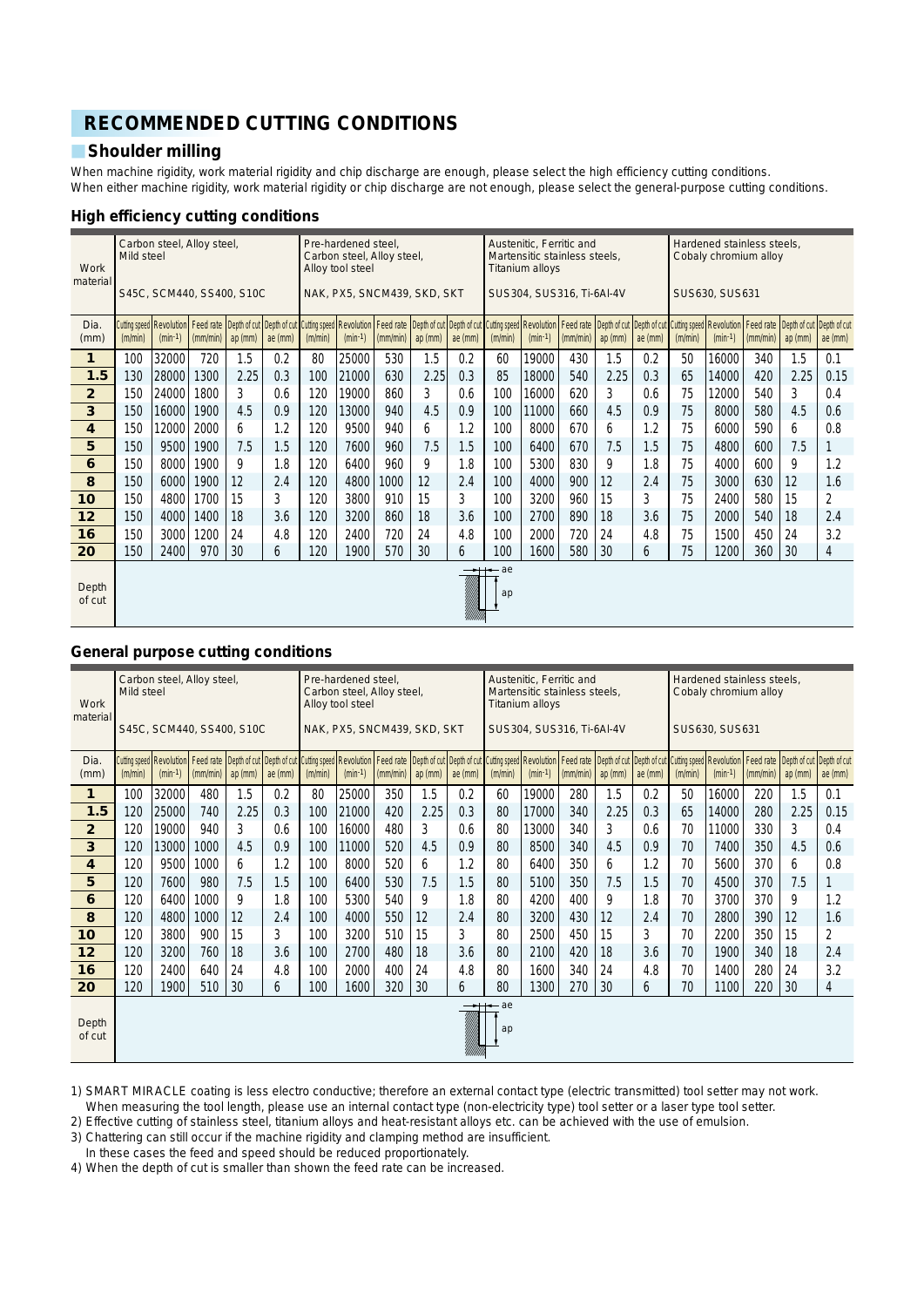# **RECOMMENDED CUTTING CONDITIONS**

## **Shoulder milling**

When machine rigidity, work material rigidity and chip discharge are enough, please select the high efficiency cutting conditions. When either machine rigidity, work material rigidity or chip discharge are not enough, please select the general-purpose cutting conditions.

### **High efficiency cutting conditions**

|                  |         | Copper, Copper alloy                      |                       |           |                                      |            | Heat resistant alloys                     |                       |                         |                         |
|------------------|---------|-------------------------------------------|-----------------------|-----------|--------------------------------------|------------|-------------------------------------------|-----------------------|-------------------------|-------------------------|
| Work<br>material |         |                                           |                       |           |                                      | Inconel718 |                                           |                       |                         |                         |
| Dia.<br>(mm)     | (m/min) | Cutting speed   Revolution  <br>$(min-1)$ | Feed rate<br>(mm/min) | $ap$ (mm) | Depth of cut Depth of cut<br>ae (mm) | (m/min)    | Cutting speed   Revolution  <br>$(min-1)$ | Feed rate<br>(mm/min) | Depth of cut<br>ap (mm) | Depth of cut<br>ae (mm) |
| 1                | 120     | 38000                                     | 860                   | 1.5       | 0.2                                  | 40         | 13000                                     | 160                   | 1.5                     | 0.05                    |
| 1.5              | 150     | 32000                                     | 1400                  | 2.25      | 0.3                                  | 40         | 8500                                      | 170                   | 2.25                    | 0.08                    |
| $\overline{2}$   | 180     | 29000                                     | 2200                  | 3         | 0.6                                  | 40         | 6400                                      | 170                   | 3                       | 0.2                     |
| 3                | 180     | 19000                                     | 2300                  | 4.5       | 0.9                                  | 40         | 4200                                      | 180                   | 4.5                     | 0.3                     |
| 4                | 180     | 14000                                     | 2300                  | 6         | 1.2                                  | 40         | 3200                                      | 180                   | 6                       | 0.4                     |
| 5                | 180     | 11000                                     | 2300                  | 7.5       | 1.5                                  | 40         | 2500                                      | 180                   | 7.5                     | 0.5                     |
| 6                | 180     | 9500                                      | 2300                  | 9         | 1.8                                  | 40         | 2100                                      | 190                   | 9                       | 0.6                     |
| 8                | 180     | 7200                                      | 2300                  | 12        | 2.4                                  | 40         | 1600                                      | 190                   | 12                      | 0.8                     |
| 10               | 180     | 5700                                      | 2100                  | 15        | 3                                    | 40         | 1300                                      | 220                   | 15                      | 1                       |
| 12               | 180     | 4800                                      | 1700                  | 18        | 3.6                                  | 40         | 1100                                      | 210                   | 18                      | 1.2                     |
| 16               | 180     | 3600                                      | 1500                  | 24        | 4.8                                  | 40         | 800                                       | 150                   | 24                      | 1.6                     |
| 20               | 180     | 2900                                      | 1200                  | 30        | 6                                    | 40         | 640                                       | 120                   | 30                      | $\overline{2}$          |
| Depth<br>of cut  |         |                                           |                       |           |                                      | ae<br>ap   |                                           |                       |                         |                         |

## **General purpose cutting conditions**

|                  |                      | Copper, Copper alloy |           |              |         |            | Heat resistant alloys                 |           |              |              |
|------------------|----------------------|----------------------|-----------|--------------|---------|------------|---------------------------------------|-----------|--------------|--------------|
| Work<br>material |                      |                      |           |              |         | Inconel718 |                                       |           |              |              |
| Dia.             | <b>Cutting speed</b> | <b>Revolution</b>    | Feed rate | Depth of cut |         |            | Depth of cut Cutting speed Revolution | Feed rate | Depth of cut | Depth of cut |
| (mm)             | (m/min)              | $(min-1)$            | (mm/min)  | $ap$ (mm)    | ae (mm) | (m/min)    | $(min-1)$                             | (mm/min)  | $ap$ (mm)    | ae (mm)      |
| 1                | 120                  | 38000                | 560       | 1.5          | 0.2     | 30         | 9500                                  | 75        | 1.5          | 0.05         |
| 1.5              | 140                  | 30000                | 890       | 2.25         | 0.3     | 30         | 6400                                  | 82        | 2.25         | 0.07         |
| $\overline{2}$   | 140                  | 22000                | 1100      | 3            | 0.6     | 30         | 4800                                  | 86        | 3            | 0.2          |
| 3                | 140                  | 15000                | 1200      | 4.5          | 0.9     | 30         | 3200                                  | 89        | 4.5          | 0.3          |
| 4                | 140                  | 11000                | 1200      | 6            | 1.2     | 30         | 2400                                  | 90        | 6            | 0.4          |
| 5                | 140                  | 8900                 | 1200      | 7.5          | 1.5     | 30         | 1900                                  | 90        | 7.5          | 0.5          |
| 6                | 140                  | 7400                 | 1200      | 9            | 1.8     | 30         | 1600                                  | 95        | 9            | 0.6          |
| 8                | 140                  | 5600                 | 1200      | 12           | 2.4     | 30         | 1200                                  | 95        | 12           | 0.8          |
| 10               | 140                  | 4500                 | 1100      | 15           | 3       | 30         | 950                                   | 110       | 15           | 1            |
| 12               | 140                  | 3700                 | 880       | 18           | 3.6     | 30         | 800                                   | 100       | 18           | 1.2          |
| 16               | 140                  | 2800                 | 750       | 24           | 4.8     | 30         | 600                                   | 76        | 24           | 1.6          |
| 20               | 140                  | 2200                 | 590       | 30           | 6       | 30         | 480                                   | 61        | 30           | 2            |
| Depth<br>of cut  |                      |                      |           |              |         | ae<br>ap   |                                       |           |              |              |

1) SMART MIRACLE coating is less electro conductive; therefore an external contact type (electric transmitted) tool setter may not work. When measuring the tool length, please use an internal contact type (non-electricity type) tool setter or a laser type tool setter.

2) Effective cutting of stainless steel, titanium alloys and heat-resistant alloys etc. can be achieved with the use of emulsion.

3) Chattering can still occur if the machine rigidity and clamping method are insufficient.

In these cases the feed and speed should be reduced proportionately.

4) When the depth of cut is smaller than shown the revolution and feed rate can be increased.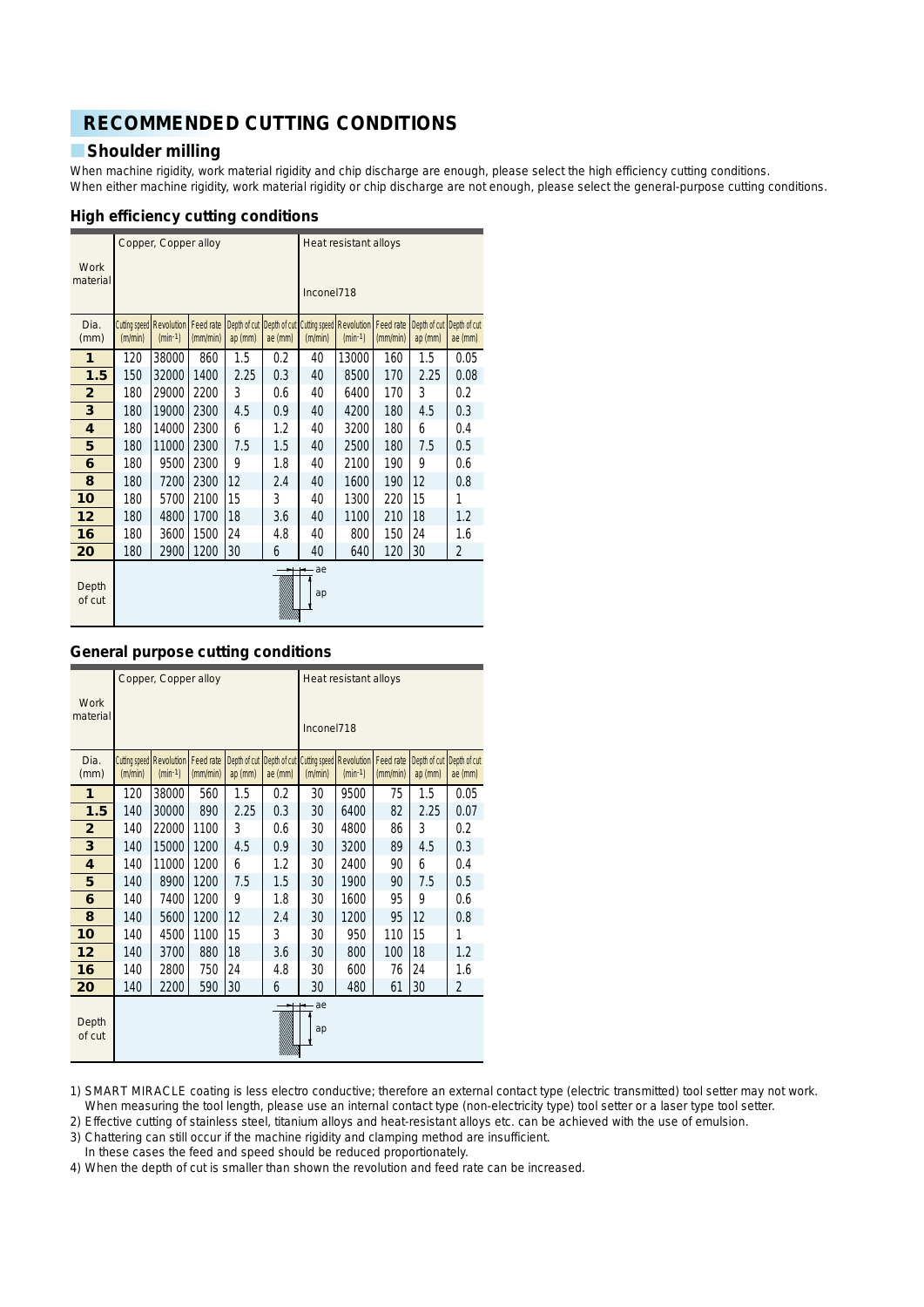## **N**Slotting

When machine rigidity, work material rigidity and chip discharge are enough, please select the high efficiency cutting conditions. When either machine rigidity, work material rigidity or chip discharge are not enough, please select the general-purpose cutting conditions.

#### **High efficiency cutting conditions**

| Work<br>material        | Mild steel | Carbon steel, Alloy steel,                                                                                                                                                                                                                  |          |        |                 | Pre-hardened steel.<br>Carbon steel, Alloy steel,<br>Alloy tool steel |          |             |           | Austenitic. Ferritic and<br>Martensitic stainless steels.<br><b>Titanium allovs</b> |                              |        |         | Hardened stainless steels.<br>Cobaly chromium alloy |          |        |         | Copper, Copper alloy |           |                                                                                             |            | Heat resistant alloys |                      |     |
|-------------------------|------------|---------------------------------------------------------------------------------------------------------------------------------------------------------------------------------------------------------------------------------------------|----------|--------|-----------------|-----------------------------------------------------------------------|----------|-------------|-----------|-------------------------------------------------------------------------------------|------------------------------|--------|---------|-----------------------------------------------------|----------|--------|---------|----------------------|-----------|---------------------------------------------------------------------------------------------|------------|-----------------------|----------------------|-----|
|                         |            | S45C, SCM440,<br>SS400, S10C                                                                                                                                                                                                                |          |        | <b>SKD. SKT</b> | NAK, PX5, SNCM439,                                                    |          |             | Ti-6AI-4V | SUS304, SUS316,                                                                     |                              |        |         | SUS630, SUS631                                      |          |        |         |                      |           |                                                                                             | Inconel718 |                       |                      |     |
| Dia.<br>(mm)            | (m/min)    | Cuting speed Revolution   Feed rate   Depth of cut   Cuting speed   Revolution   Feed rate   Depth of cut   Cuting speed   Revolution   Feed rate   Depth of cut   Cuting Speed   Revolution   Feed rate   Depth of cut   Cuti<br>$(min-1)$ | (mm/min) | ap(mm) | (m/min)         | $(min-1)$                                                             | (mm/min) | $ $ ap (mm) | (m/min)   | $(min-1)$                                                                           | $\lfloor$ (mm/min) $\rfloor$ | ap(mm) | (m/min) | $(min-1)$                                           | (mm/min) | ap(mm) | (m/min) | $(min-1)$            | (mm/min)  | Feed rate   Depth of cut   Cutting speed   Revolution   Feed rate   Depth of cut<br>ap (mm) | (m/min)    | $(min-1)$             | $(mm/min)$ ap $(mm)$ |     |
| 1                       | 100        | 32000                                                                                                                                                                                                                                       | 380      | 0.5    | 80              | 25000                                                                 | 150      | 0.5         | 60        | 19000                                                                               | 100                          | 0.5    | 45      | 14000                                               | 80       | 0.3    | 120     | 38000                | 460       | 0.5                                                                                         | 30         | 9500                  | 60                   | 0.2 |
| 1.5                     | 130        | 28000                                                                                                                                                                                                                                       | 590      | 0.75   | 100             | 21000                                                                 | 250      | 0.75        | 85        | 18000                                                                               | 220                          | 0.75   | 60      | 12000                                               | 140      | 0.4    | 150     | 32000                | 670       | 0.75                                                                                        | 30         | 6400                  | 80                   | 0.3 |
| $\overline{2}$          | 150        | 24000                                                                                                                                                                                                                                       | 940      | 2      | 120             | 19000                                                                 | 460      | 2           | 100       | 16000                                                                               | 480                          | 2      | 60      | 9500                                                | 230      |        | 180     | 29000                | 1100      | 2                                                                                           | 30         | 4800                  | 100                  | 0.6 |
| $\overline{\mathbf{3}}$ | 150        | 16000                                                                                                                                                                                                                                       | 1100     | 3      | 120             | 13000                                                                 | 550      | 3           | 100       | 11000                                                                               | 500                          | 3      | 60      | 6400                                                | 270      | 1.5    | 180     | 19000                | 1300      | 3                                                                                           | 30         | 3200                  | 120                  | 0.9 |
| 4                       | 150        | 12000                                                                                                                                                                                                                                       | 1400     | 4      | 120             | 9500                                                                  | 680      | 4           | 100       | 8000                                                                                | 530                          | 4      | 60      | 4800                                                | 350      | 2      | 180     | 14000                | 1700      | 4                                                                                           | 30         | 2400                  | 130                  | 1.2 |
| 5                       | 150        | 9500                                                                                                                                                                                                                                        | 1400     | 5      | 120             | 7600                                                                  | 680      | 5           | 100       | 6400                                                                                | 540                          | 5      | 60      | 3800                                                | 350      | 2.5    | 180     | 11000                | 1700      | 5                                                                                           | 30         | 1900                  | 130                  | 1.5 |
| 6                       | 150        | 8000                                                                                                                                                                                                                                        | 1400     | 6      | 120             | 6400                                                                  | 770      | 6           | 100       | 5300                                                                                | 560                          | 6      | 60      | 3200                                                | 380      | 3      | 180     | 9500                 | 1700      | 6                                                                                           | 30         | 1600                  | 130                  | 1.8 |
| 8                       | 150        | 6000                                                                                                                                                                                                                                        | 1300     | 8      | 120             | 4800                                                                  | 720      | 8           | 100       | 4000                                                                                | 600                          | 8      | 60      | 2400                                                | 360      | 4      | 180     | 7200                 | 1500      | 8                                                                                           | 30         | 1200                  | 140                  | 2.4 |
| 10                      | 150        | 4800                                                                                                                                                                                                                                        | 1200     | 10     | 120             | 3800                                                                  | 630      | 110         | 100       | 3200                                                                                | 670                          | 10     | 60      | 1900                                                | 310      | 5      | 180     | 5700                 | 1400   10 |                                                                                             | 30         | 950                   | 160                  | 3   |
| 12                      | 150        | 4000                                                                                                                                                                                                                                        | 960      | 12     | 120             | 3200                                                                  | 580      | 12          | 100       | 2700                                                                                | 650                          | 12     | 60      | 1600                                                | 290      | 6      | 180     | 4800                 | 1200   12 |                                                                                             | 30         | 800                   | 150                  | 3.6 |
| 16                      | 150        | 3000                                                                                                                                                                                                                                        | 810      | 12     | 120             | 2400                                                                  | 500      | 112         | 100       | 2000                                                                                | 480                          | 12     | 60      | 1200                                                | 250      | 8      | 180     | 3600                 | 970       | 12                                                                                          | 30         | 600                   | 120                  | 4.8 |
| 20                      | 150        | 2400                                                                                                                                                                                                                                        | 650      | 12     | 120             | 1900                                                                  | 400      | 12          | 100       | 1600                                                                                | 380                          | 12     | 60      | 950                                                 | 200      | 10     | 180     | 2900                 | 780   12  |                                                                                             | 30         | 480                   | 90                   | 6   |
| Depth<br>of cut         |            |                                                                                                                                                                                                                                             |          |        |                 |                                                                       |          |             |           |                                                                                     |                              |        |         | ap                                                  |          |        |         |                      |           |                                                                                             |            |                       |                      |     |

## **General purpose cutting conditions**

| Work<br>material | Mild steel | Carbon steel, Alloy steel,                   |          |                      |          | Pre-hardened steel,<br>Carbon steel, Alloy steel,<br>Alloy tool steel |                        |         |           | Austenitic. Ferritic and<br>Martensitic stainless steels.<br><b>Titanium alloys</b> |          |         |         | Hardened stainless steels.<br>Cobaly chromium alloy |          |         |         | Copper, Copper alloy |          |         |            |           | Heat resistant alloys                                                                                                                                                                                                                      |         |
|------------------|------------|----------------------------------------------|----------|----------------------|----------|-----------------------------------------------------------------------|------------------------|---------|-----------|-------------------------------------------------------------------------------------|----------|---------|---------|-----------------------------------------------------|----------|---------|---------|----------------------|----------|---------|------------|-----------|--------------------------------------------------------------------------------------------------------------------------------------------------------------------------------------------------------------------------------------------|---------|
|                  |            | S45C. SCM440.<br>SS400, S10C                 |          |                      | SKD, SKT | NAK, PX5, SNCM439,                                                    |                        |         | Ti-6AI-4V | SUS304, SUS316.                                                                     |          |         |         | SUS630, SUS631                                      |          |         |         |                      |          |         | Inconel718 |           |                                                                                                                                                                                                                                            |         |
| Dia.<br>(mm)     | (m/min)    | <b>Cutting speed Revolution</b><br>$(min-1)$ |          | $(mm/min)$ ap $(mm)$ | (m/min)  | $(min-1)$                                                             | $\frac{1}{2}$ (mm/min) | ap (mm) | (m/min)   | $(min-1)$                                                                           | (mm/min) | ap (mm) | (m/min) | $(min-1)$                                           | (mm/min) | ap (mm) | (m/min) | $(min-1)$            | (mm/min) | ap (mm) | (m/min)    | $(min-1)$ | Feed rate   Depth of out  Cutting speed   Revolution  Feed rate   Depth of cut  Cutting speed   Revolution  Feed rate   Depth of cut  Cutting speed Revolution  Feed rate   Depth of cut  Cutting speed   Revolution  Feed rat<br>(mm/min) | ap (mm) |
| 1                | 100        | 32000                                        | 250      | 0.5                  | 80       | 25000                                                                 | 99                     | 0.5     | 60        | 19000                                                                               | 80       | 0.5     | 45      | 14000                                               | 60       | 0.3     | 120     | 38000                | 300      | 0.5     | 25         | 8000      | 30                                                                                                                                                                                                                                         | 0.2     |
| 1.5              | 100        | 21000                                        | 290      | 0.75                 | 80       | 17000                                                                 | 130                    | 0.75    | 60        | 13000                                                                               | 100      | 0.75    | 50      | 11000                                               | 87       | 0.4     | 120     | 25000                | 350      | 0.75    | 25         | 5300      | 40                                                                                                                                                                                                                                         | 0.3     |
| $\overline{2}$   | 100        | 16000                                        | 410      | 2                    | 80       | 13000                                                                 | 210                    | 2       | 60        | 9500                                                                                | 190      | 2       | 50      | 8000                                                | 130      |         | 120     | 19000                | 490      | 2       | 25         | 4000      | 55                                                                                                                                                                                                                                         | 0.6     |
| 3                | 100        | 11000                                        | 500      | 3                    | 80       | 8500                                                                  | 240                    | 3       | 60        | 6400                                                                                | 190      | 3       | 50      | 5300                                                | 150      | 1.5     | 120     | 13000                | 590      | 3       | 25         | 2700      | 64                                                                                                                                                                                                                                         | 0.9     |
| 4                | 100        | 8000                                         | 630      | 4                    | 80       | 6400                                                                  | 300                    | 4       | 60        | 4800                                                                                | 210      | 4       | 50      | 4000                                                | 190      | 2       | 120     | 9500                 | 750      | 4       | 25         | 2000      | 70                                                                                                                                                                                                                                         | 1.2     |
| 5                | 100        | 6400                                         | 630      | 5                    | 80       | 5100                                                                  | 300                    | 5       | 60        | 3800                                                                                | 210      | 5       | 50      | 3200                                                | 190      | 2.5     | 120     | 7600                 | 750      | 5       | 25         | 1600      | 71                                                                                                                                                                                                                                         | 1.5     |
| 6                | 100        | 5300                                         | 630      | 6                    | 80       | 4200                                                                  | 330                    | 6       | 60        | 3200                                                                                | 220      | 6       | 50      | 2700                                                | 210      | 3       | 120     | 6400                 | 760      | 6       | 25         | 1300      | 72                                                                                                                                                                                                                                         | 1.8     |
| 8                | 100        | 4000                                         | 550      | 8                    | 80       | 3200                                                                  | 320                    | 8       | 60        | 2400                                                                                | 240      | 8       | 50      | 2000                                                | 200      | 4       | 120     | 4800                 | 670      | 8       | 25         | 990       | 78                                                                                                                                                                                                                                         | 2.4     |
| 10               | 100        | 3200                                         | 510 10   |                      | 80       | 2500                                                                  | 270                    | 10      | 60        | 1900                                                                                | 260      | 10      | 50      | 1600                                                | 170      | 5       | 120     | 3800                 | 600      | 10      | 25         | 800       | 89                                                                                                                                                                                                                                         | 3       |
| 12               | 100        | 2700                                         | 430   12 |                      | 80       | 2100                                                                  | 250   12               |         | 60        | 1600                                                                                | 250      | 12      | 50      | 1300                                                | 150      | 6       | 120     | 3200                 | 510   12 |         | 25         | 660       | 84                                                                                                                                                                                                                                         | 3.6     |
| 16               | 100        | 2000                                         | 360   12 |                      | 80       | 1600                                                                  | 220                    | 12      | 60        | 1200                                                                                | 190      | 12      | 50      | 990                                                 | 140      | 8       | 120     | 2400                 | 430   12 |         | 25         | 500       | 63                                                                                                                                                                                                                                         | 4.8     |
| 20               | 100        | 1600                                         | 290   12 |                      | 80       | 1300                                                                  | 180   12               |         | 60        | 950                                                                                 | 150      | 12      | 50      | 800                                                 | 110   10 |         | 120     | 1900                 | 340   12 |         | 25         | 400       | 50                                                                                                                                                                                                                                         | 6       |
| Depth<br>of cut  |            |                                              |          |                      |          |                                                                       |                        |         |           |                                                                                     |          |         |         | ap                                                  |          |         |         |                      |          |         |            |           |                                                                                                                                                                                                                                            |         |

1) SMART MIRACLE coating is less electro conductive; therefore an external contact type (electric transmitted) tool setter may not work. When measuring the tool length, please use an internal contact type (non-electricity type) tool setter or a laser type tool setter.

2) Effective cutting of stainless steel, titanium alloys and heat-resistant alloys etc. can be achieved with the use of emulsion.

3) Chattering can still occur if the machine rigidity and clamping method are insufficient.

In these cases the feed and speed should be reduced proportionately.

4) When the depth of cut is smaller than shown the feed rate can be increased.